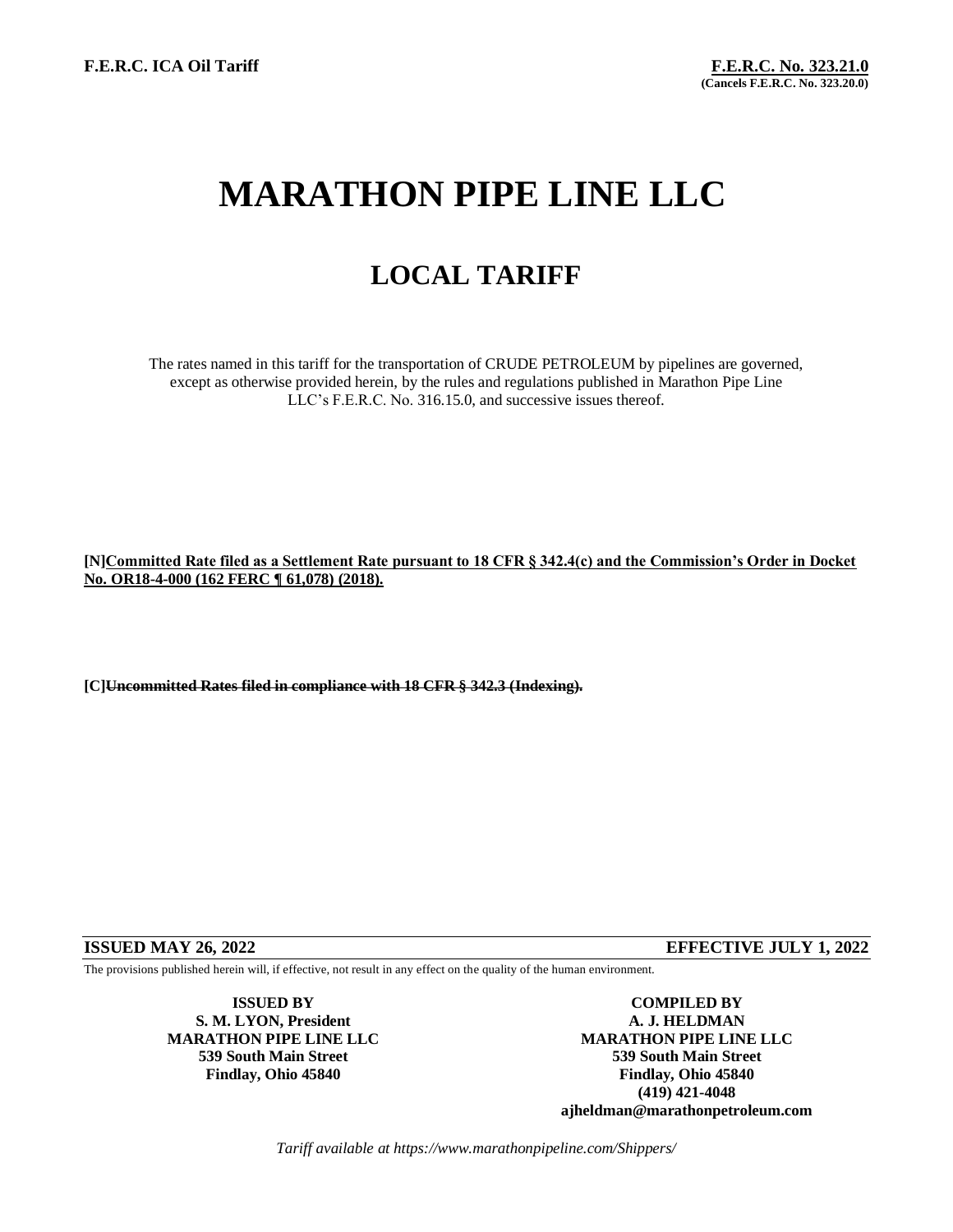#### **APPLICATION OF RATES**

The rates named in this tariff are applicable only on crude petroleum delivered to this carrier by pipeline at point of origin for reshipment to destination named herein, for subsequent transportation beyond.

#### RATE IN CENTS PER BBL.OF 42 U.S. GALLONS

| <b>FROM</b>                                     | TO.                                 | COMMITTED<br>$RATE$ <sup>(1)</sup> | <b>UNCOMMITTED</b><br><b>RATE</b> |
|-------------------------------------------------|-------------------------------------|------------------------------------|-----------------------------------|
| <b>WOOD RIVER, ILLINOIS</b><br>(Madison County) | PATOKA, ILLINOIS<br>(Marion County) | $[I]$ 28.49                        | [U] 23.49                         |

(1) Committed Rate is only available to shippers who have executed a Transportation Services Agreement with Carrier in response of the August 2017 Open Season to commit to transporting, or paying a deficiency fee in lieu thereof, a certain volume of crude petroleum.

#### **VISCOSITY SURCHARGE**

In addition to all other charges for transportation hereunder, all committed and uncommitted volume of crude petroleum having a viscosity in excess of 55 Saybolt Universal Seconds (SUS) at 60 degrees Fahrenheit (60°F) shall be subject to a surcharge of **[U]** 1.74 cents per barrel per 100 units or portion thereof in excess of 55 SUS.

#### **EXCEPTION SECTION**

#### **An exception to the governing Rules and Regulations F.E.R.C. Tariff No. 316.15.0, and successive issues thereof, on Item No. 11, Apportionment when Nominations are in Excess of Facilities:**

When there shall be nominated to Carrier for Transportation more Crude Petroleum than can be immediately transported, based on the capacity of the system or any line segment thereof, the following proration policy will apply:

#### **I. Definitions**

"Base Period" is the 24-calendar month period one month prior to the Calculation Month.

"Base Shipment Ratio" is the value determined by dividing the volume of Crude Petroleum moved for a Shipper through the pipeline during the Base Period by the total Crude Petroleum moved through the pipeline for all Shippers during the Base Period.

"Binding Nominations": For any month, if the Carrier determines the Nominations exceed the line segment's capacity, then the Carrier will notify each Shipper and provide each Shipper an opportunity to reduce its Nomination, which shall be considered a Binding Nomination. If a Shipper does not submit a reduced Nomination then its initial Nomination shall be considered its Binding Nomination.

"Calculation Month" is the calendar month immediately preceding the Proration Month, during which allocations for the Proration Month will be determined.

"Committed Shipper" means any Shipper that has executed a TSA to commit to transporting, or paying for the transportation of a specific minimum volume of crude petroleum. Committed Shippers will have priority service in exchange for a premium rate. Committed Shippers will be treated as a Regular Shipper for any nominations in excess of its Monthly Committed Volume. Committed Shippers will also be treated as a Regular Shipper for any portion of its Monthly Committed Volume that is tendered to a receipt point other than the receipt point determined in the TSA.

"Factored Binding Nominated Volumes" are each Shipper's Binding Nominated Volumes recalculated in terms of an "equivalent light" barrel. "Heavy" barrels will be equated to a "light barrel" equivalent by application of factors as solely determined by Carrier.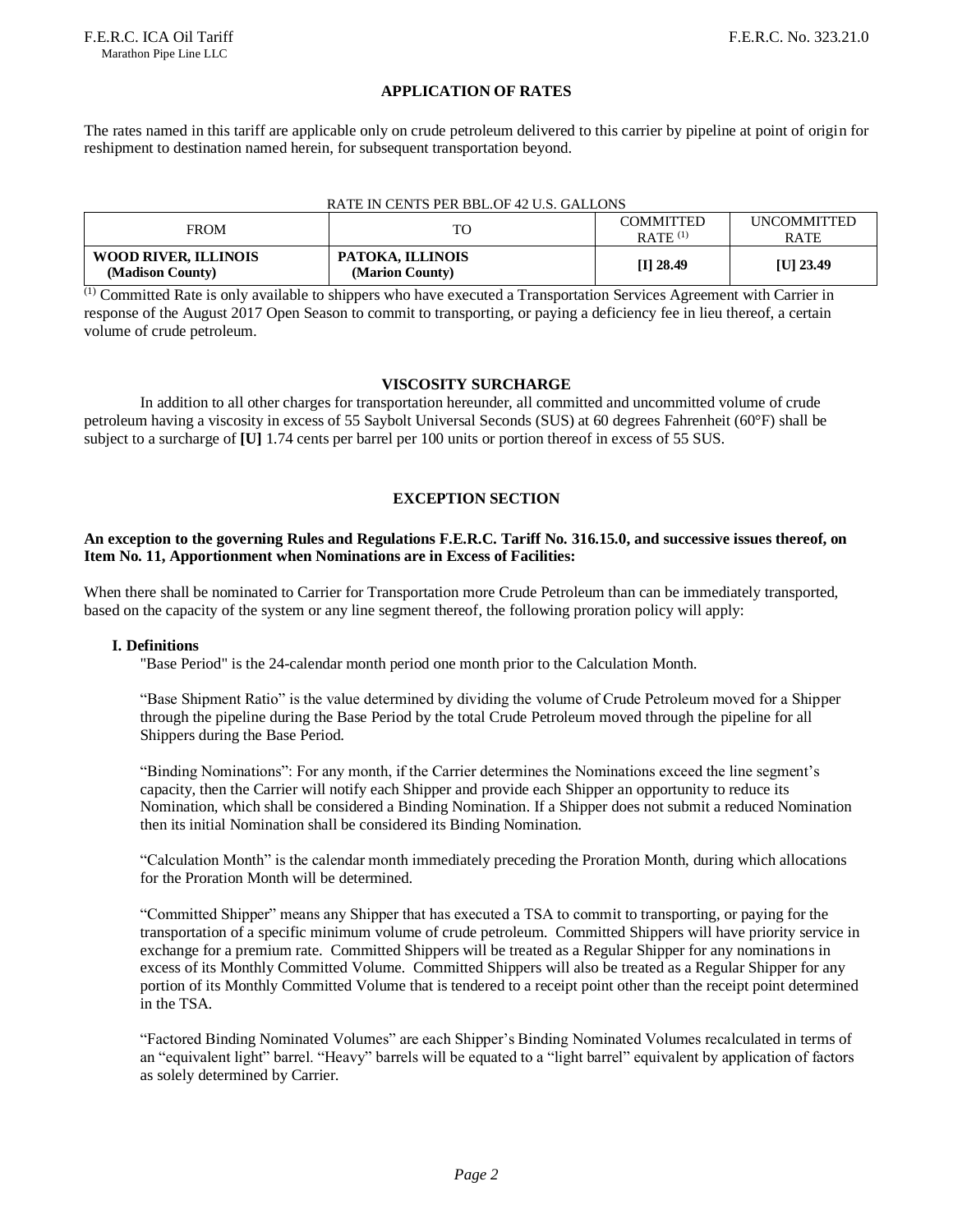"Factored Nominated Volumes" are each Shipper's nominated volumes recalculated in terms of an "equivalent light" barrel. "Heavy" barrels will be equated to a "light" barrel equivalent by application of factors as solely determined by the Carrier.

"Monthly Committed Volume" with respect to a Committed Shipper, is the minimum monthly volume requirement of Crude Petroleum set forth in their TSA.

A "New Shipper" is any Shipper who is not a Regular Shipper.

"Proration Month" is the calendar month for which capacity is being allocated.

A "Regular Shipper" is any Shipper having a record of uncommitted movements, in the line segment being prorated, during the Base Period.

"Transportation Services Agreement (TSA)" means an agreement, executed between the Carrier and a Committed Shipper, which includes a monthly deficiency obligation, as a result of an open season held in August 2017.

#### **II. Proration Procedures**

When Factored Binding Nominated Volumes for any month exceed the capacity in any line segment of the Carrier's systems, such capacity shall be allocated among Shippers by the following procedure:

- (1) Nominations from Committed Shippers up to their level of their Monthly Committed Volume will not be subject to proration under normal operating circumstances.
- (2) If Nominations from Committed Shippers for the month is less than their Monthly Committed Volume, the Committed Shipper will be allocated only the amount of its Nominations, still subject to the monthly deficiency obligation as determined with their TSA.
- (3) In the event that Committed Shippers do not fully move their Monthly Committed Volume, the available capacity will be made available to accommodate nominations made by Regular Shippers and New Shippers.
- (4) The capacity allocated to each Regular Shipper will be determined by multiplying each Regular's Shipper's Base Shipment Ratio times the capacity of the line segment being prorated during the Proration Month.
- (5) If the results of the calculation in Item 11 II (4) for a Regular Shipper is less than 10,000 barrels, then Regular Shipper's allotted capacity will be increased to 10,000 barrels for the Proration Month.
- (6) If the results of the calculation in Item 11 II (4) for a Regular Shipper is greater than that Regular Shipper's Factored Binding Nomination on that line segment, then that Regular Shipper's allotted capacity will be reduced to equal its Factored Binding Nomination on that line segment. The remaining capacity shall be allocated among Shippers in proportion to their Base Shipment Ratio.
- (7) New Shippers will be included in the allocation of the pipeline capacity. Since New Shippers will have a Base Shipment Ratio of zero, such New Shippers will receive the minimum capacity allocation of 10,000 barrels during the Proration Month.
- (8) If a New or Regular Shipper Tenders a volume greater or equal to ninety-five percent (95%) of its Binding Nomination, then such Shipper shall be invoiced based on its delivered volumes. If a New or Regular Shipper Tenders less than ninety-five percent (95%) of its Binding Nomination then shipper shall be invoiced for its delivered volumes for that month, plus the product of the applicable tariff and volume equal to the difference between the actual volume Tendered and a volume equal to ninety-five percent (95%) of the shipper's Binding Nomination or shipper's prorated Binding Nomination, as adjusted by further prorating or operational factors.

#### **III. General**

In no event will any portion of an allocation granted to a New Shipper be used in such manner that it will increase the allocation of another Shipper beyond what he is entitled to under this Proration Policy. Carrier may require a Shipper to give the final refinery destination of the Crude Petroleum being Nominated and may reject the